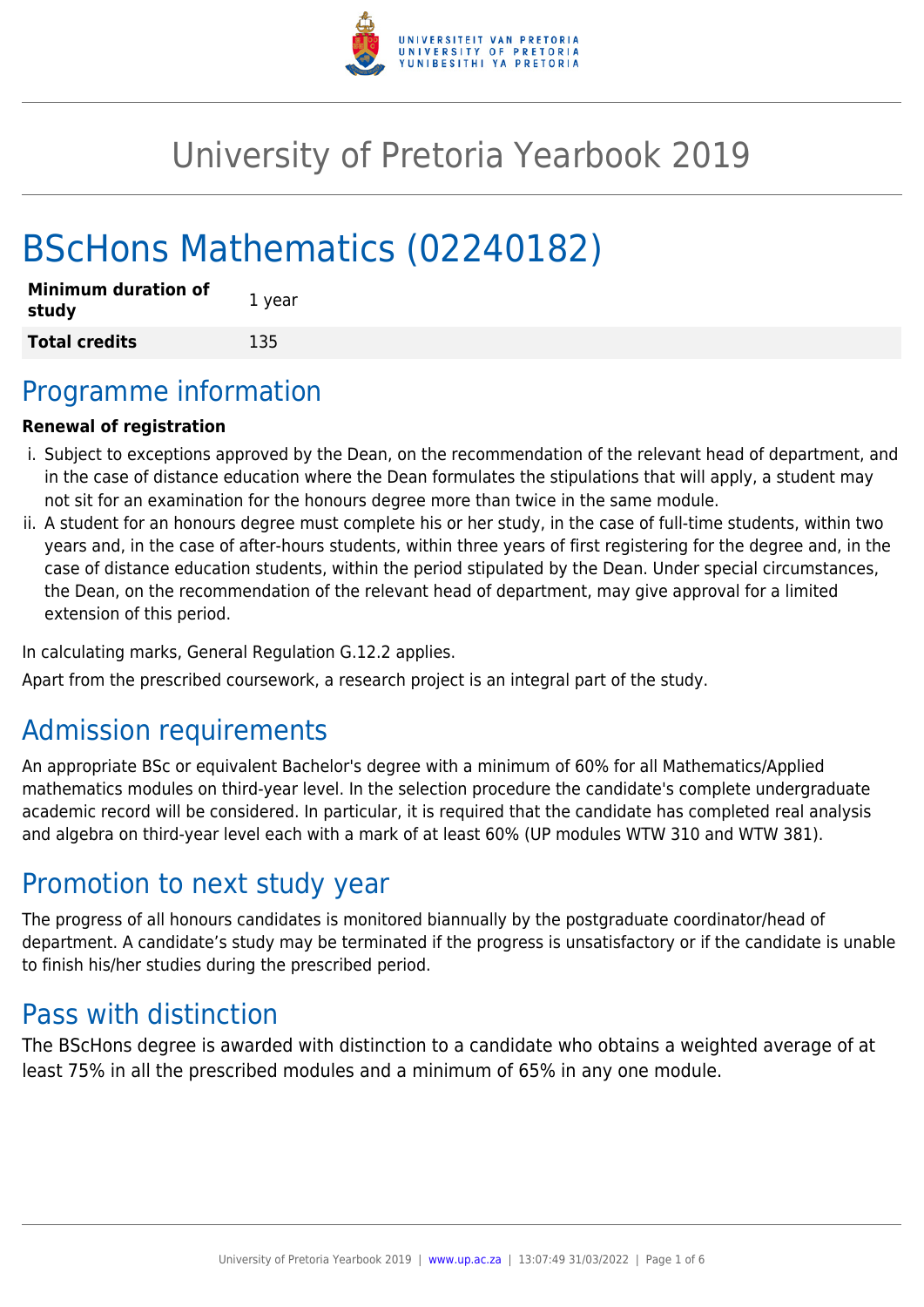

# Curriculum: Final year

### **Minimum credits: 135**

#### **Minimum credits: 135**

Core credits: 105 Elective credits: 30

# **Core modules**

### **Functional analysis 710 (WTW 710)**

| <b>Module credits</b>         | 15.00                                      |
|-------------------------------|--------------------------------------------|
| <b>Prerequisites</b>          | Real analysis on third-year level          |
| <b>Contact time</b>           | 2 lectures per week                        |
| Language of tuition           | Module is presented in English             |
| <b>Department</b>             | <b>Mathematics and Applied Mathematics</b> |
| <b>Period of presentation</b> | Semester 1                                 |

#### **Module content**

An introduction to the basic mathematical objects of linear functional analysis will be presented. These include metric spaces, Hilbert spaces and Banach spaces. Subspaces, linear operators and functionals will be discussed in detail. The fundamental theorems for normed spaces: The Hahn-Banach theorem, Banach-Steinhaus theorem, open mapping theorem and closed graph theorem. Hilbert space theory: Riesz' theorem, the basics of projections and orthonormal sets.

# **Axiomatic set theory and mathematical logic 724 (WTW 724)**

| <b>Module credits</b>         | 15.00                               |
|-------------------------------|-------------------------------------|
| <b>Contact time</b>           | 1 lecture per week                  |
| Language of tuition           | Module is presented in English      |
| <b>Department</b>             | Mathematics and Applied Mathematics |
| <b>Period of presentation</b> | Semester 1                          |

### **Module content**

Axiomatic set theory, ordinals, transfinite induction and recursion, ordinal arithmetic, the axiom of choice, cardinal arithmetic, the continuum hypothesis. Propositional and first order logic. The completeness and compactness theorems. Decidability, Gödel's incompleteness theorems.

# **Algebra 731 (WTW 731)**

| <b>Module credits</b> | 15.00                       |
|-----------------------|-----------------------------|
| <b>Prerequisites</b>  | Algebra on third-year level |
| <b>Contact time</b>   | 2 lectures per week         |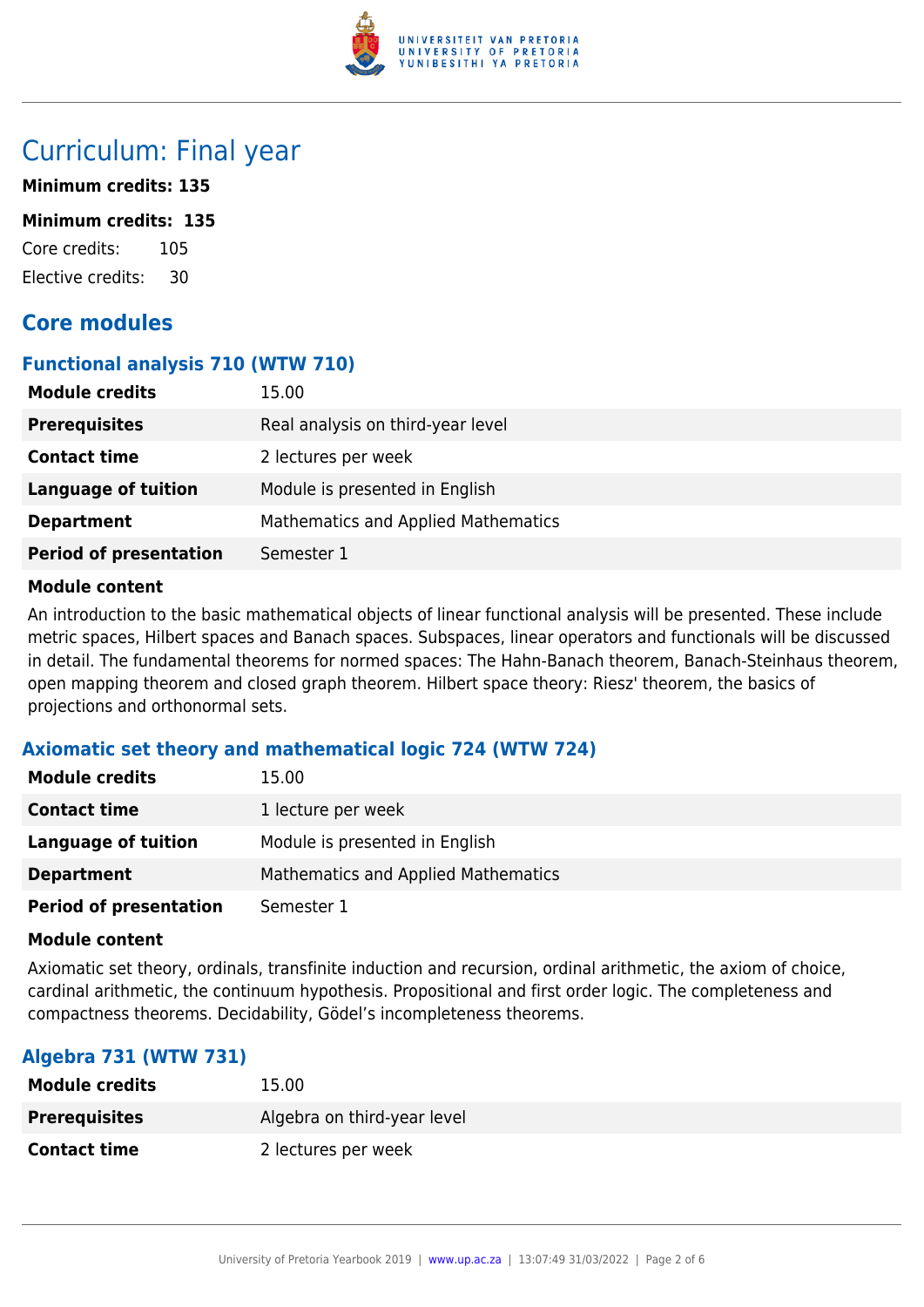

| Language of tuition           | Module is presented in English      |
|-------------------------------|-------------------------------------|
| <b>Department</b>             | Mathematics and Applied Mathematics |
| <b>Period of presentation</b> | Semester 1                          |
|                               |                                     |

#### **Module content**

The following topics will be covered: Galois theory and solving equations by radicals, introduction to the theory of R-modules, direct sums and products, projectivity and injectivity, finitely generated modules over Euclidean domains, primary factorisation, applications to Jordan and rational canonical forms of matrices.

# **Measure theory and probability 734 (WTW 734)**

| <b>Module credits</b>         | 15.00                               |
|-------------------------------|-------------------------------------|
| <b>Prerequisites</b>          | Real analysis on third-year level   |
| <b>Contact time</b>           | 2 lectures per week                 |
| <b>Language of tuition</b>    | Module is presented in English      |
| <b>Department</b>             | Mathematics and Applied Mathematics |
| <b>Period of presentation</b> | Semester 1                          |

#### **Module content**

Measure and integration theory: The Caratheodory extension procedure for measures defined on a ring, measurable functions, integration with respect to a measure on a ?-ring, in particular the Lebesgue integral, convergence theorems and Fubini's theorem.

Probability theory: Measure theoretic modelling, random variables, expectation values and independence, the Borel-Cantelli lemmas, the law of large numbers. L<sup>1</sup>-theory, L<sup>2</sup>-theory and the geometry of Hilbert space, Fourier series and the Fourier transform as an operator on L<sup>2</sup>, applications of Fourier analysis to random walks, the central limit theorem.

# **Topology 790 (WTW 790)**

| <b>Module credits</b>         | 15.00                               |
|-------------------------------|-------------------------------------|
| <b>Prerequisites</b>          | Real analysis on third-year level   |
| <b>Contact time</b>           | 2 lectures per week                 |
| <b>Language of tuition</b>    | Module is presented in English      |
| <b>Department</b>             | Mathematics and Applied Mathematics |
| <b>Period of presentation</b> | Semester 2                          |

#### **Module content**

General topology: Concepts such as convergence, compactness, connectedness, separation axioms and continuity are introduced in topological spaces. Their basic properties are treated. Important topologies like the product topology and the quotient topology are discussed.

Algebraic topology: Homotopy, the fundamental group, covering spaces, homotopy type.

### **Project 795 (WTW 795)**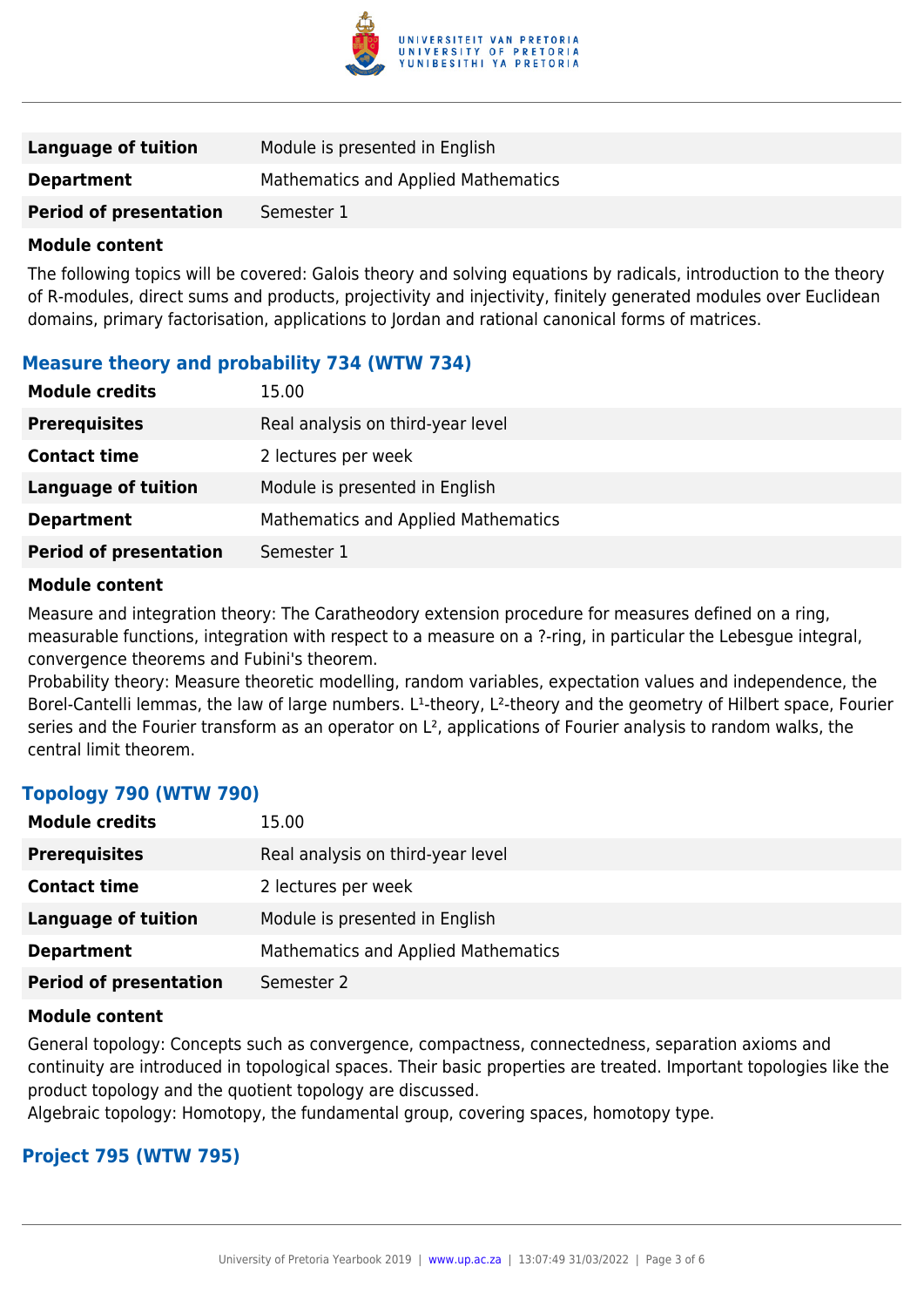

| <b>Module credits</b>         | 30.00                                      |
|-------------------------------|--------------------------------------------|
| <b>Prerequisites</b>          | No prerequisites.                          |
| <b>Language of tuition</b>    | Module is presented in English             |
| <b>Department</b>             | <b>Mathematics and Applied Mathematics</b> |
| <b>Period of presentation</b> | Year                                       |
| <b>Module content</b>         |                                            |
| Consult Department.           |                                            |

# **Elective modules**

# **Special topics 727 (WTW 727)**

| 15.00                                  |
|----------------------------------------|
| WTW 710, WTW 731, WTW 734 and WTW 724. |
| 1 lecture per week                     |
| Module is presented in English         |
| Mathematics and Applied Mathematics    |
| Semester 2                             |
|                                        |

### **Module content**

A selection of special topics will be presented that reflects the expertise of researchers in the Department. The presentation of a specific topic is contingent on student numbers. Consult the website of the Department of Mathematics and Applied Mathematics for more details.

# **Numerical analysis 733 (WTW 733)**

| <b>Module credits</b>         | 15.00                                      |
|-------------------------------|--------------------------------------------|
| <b>Prerequisites</b>          | No prerequisites.                          |
| <b>Contact time</b>           | 2 lectures per week                        |
| <b>Language of tuition</b>    | Module is presented in English             |
| <b>Department</b>             | <b>Mathematics and Applied Mathematics</b> |
| <b>Period of presentation</b> | Semester 1                                 |

### **Module content**

An analysis as well as an implementation (including computer programs) of methods are covered. Numerical linear algebra: Direct and iterative methods for linear systems and matrix eigenvalue problems: Iterative methods for nonlinear systems of equations. Finite difference method for partial differential equations: Linear elliptic, parabolic, hyperbolic and eigenvalue problems. Introduction to nonlinear problems. Numerical stability, error estimates and convergence are dealt with.

# **Finite element method 763 (WTW 763)**

**Module credits** 15.00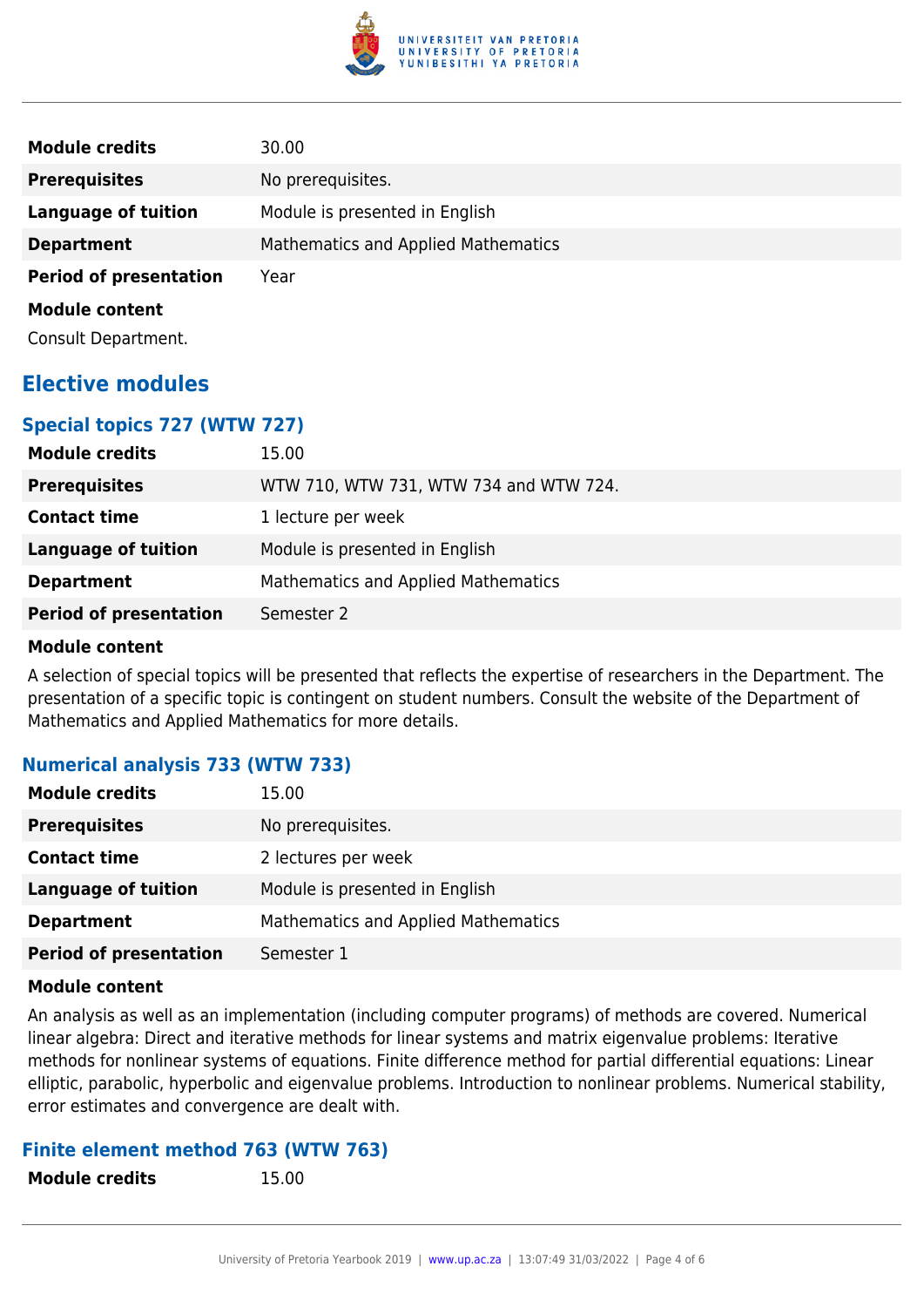

| <b>Prerequisites</b>          | WTW 733 is strongly recommended            |
|-------------------------------|--------------------------------------------|
| <b>Contact time</b>           | 2 lectures per week                        |
| Language of tuition           | Module is presented in English             |
| <b>Department</b>             | <b>Mathematics and Applied Mathematics</b> |
| <b>Period of presentation</b> | Semester 2                                 |

#### **Module content**

An analysis as well as an implementation (including computer programs) of methods is covered. Introduction to the theory of Sobolev spaces. Variational and weak formulation of elliptic, parabolic, hyperbolic and eigenvalue problems. Finite element approximation of problems in variational form, interpolation theory in Sobolev spaces, convergence and error estimates.

### **Stochastic calculus 764 (WTW 764)**

| <b>Module credits</b>         | 15.00                               |
|-------------------------------|-------------------------------------|
| <b>Prerequisites</b>          | WTW 734 or WTW 735                  |
| <b>Contact time</b>           | 2 lectures per week                 |
| Language of tuition           | Module is presented in English      |
| <b>Department</b>             | Mathematics and Applied Mathematics |
| <b>Period of presentation</b> | Semester 2                          |
|                               |                                     |

#### **Module content**

Mathematical modelling of Random walk. Conditional expectation and Martingales. Brownian motion and other Lévy processes. Stochastic integration. Ito's Lemma. Stochastic differential equations. Application to finance.

### **Mathematical methods and models 772 (WTW 772)**

| <b>Module credits</b>         | 15.00                                      |
|-------------------------------|--------------------------------------------|
| <b>Prerequisites</b>          | No prerequisites.                          |
| <b>Contact time</b>           | 2 lectures per week                        |
| <b>Language of tuition</b>    | Module is presented in English             |
| <b>Department</b>             | <b>Mathematics and Applied Mathematics</b> |
| <b>Period of presentation</b> | Semester 1                                 |

#### **Module content**

This module aims at using advanced undergraduate mathematics and rigorously applying mathematical methods to concrete problems in various areas of natural science and engineering.

The module will be taught by several lecturers from UP, industry and public sector. The content of the module may vary from year to year and is determined by relevant focus areas within the Department. The list of areas from which topics to be covered will be selected, includes: Systems of differential equations; dynamical systems; discrete structures; Fourier analysis; methods of optimisation; numerical methods; mathematical models in biology, finance, physics, etc.